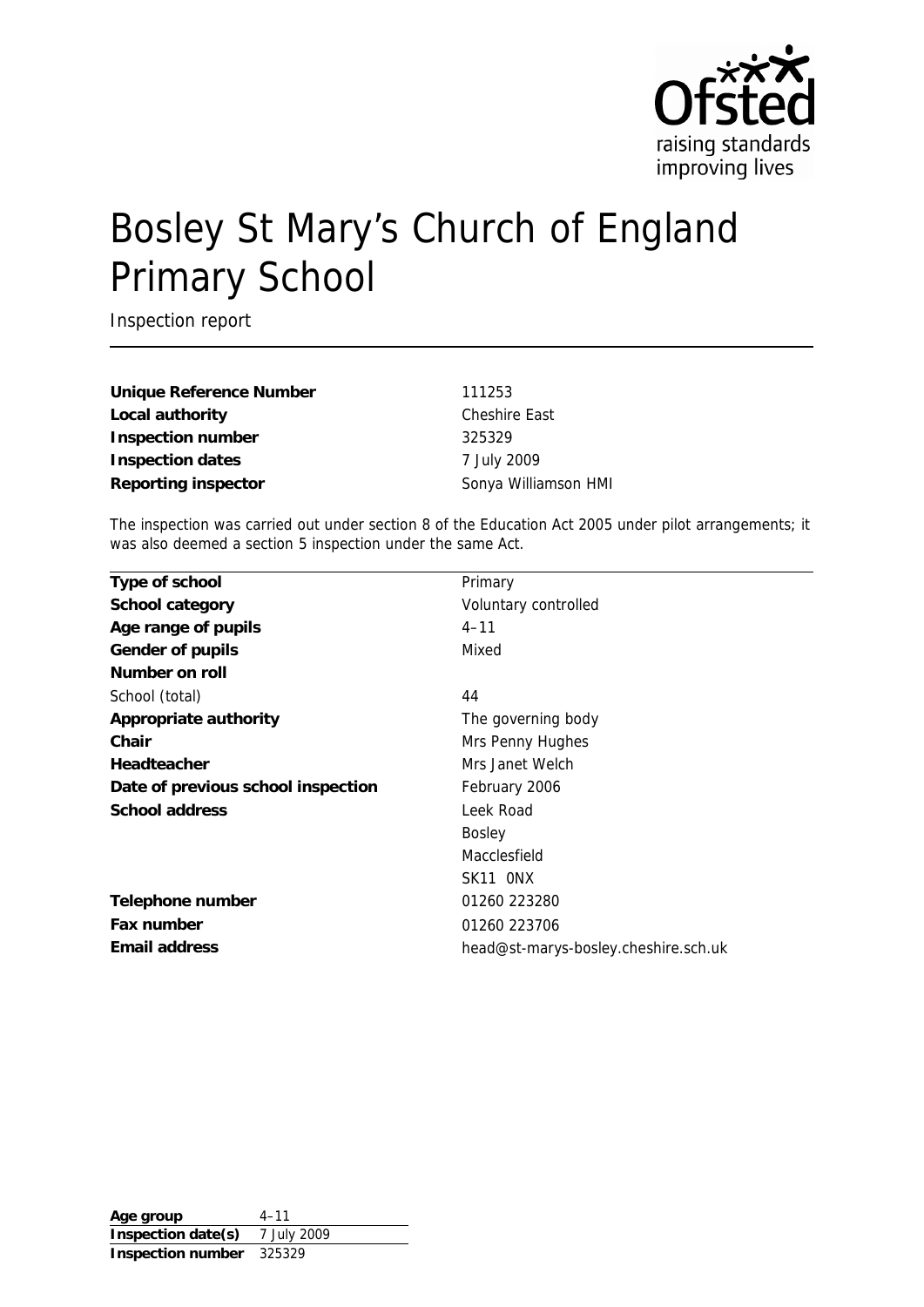© Crown copyright 2009

#### Website: www.ofsted.gov.uk

This document may be reproduced in whole or in part for non-commercial educational purposes, provided that the information quoted is reproduced without adaptation and the source and date of publication are stated.

Further copies of this report are obtainable from the school. Under the Education Act 2005, the school must provide a copy of this report free of charge to certain categories of people. A charge not exceeding the full cost of reproduction may be made for any other copies supplied.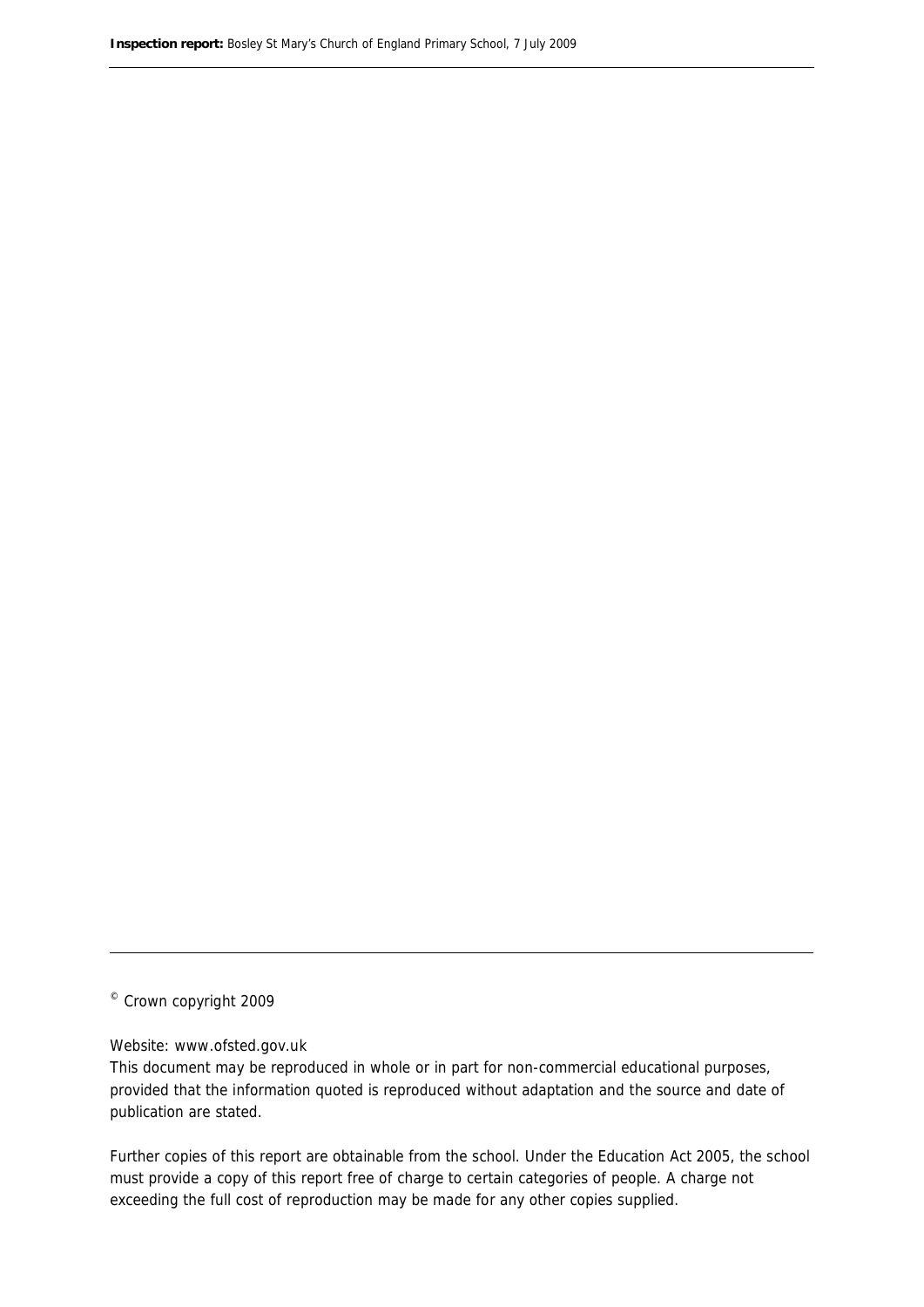## **Introduction**

This pilot inspection was carried out by one of Her Majesty's Inspectors and one additional inspector. The inspectors made seven visits to lessons, watched presentations from visitors and assembly, and had discussions with governors, staff, groups of pupils and the School Improvement Partner. They observed the school's work, and looked at pupils' work books, assessment and tracking data, teachers' planning, school development planning and 14 parental questionnaires.

The inspection team reviewed many aspects of the school's work. It looked in detail at the following:

- the challenge and support provided to individual pupils
- how well the curriculum meets the needs of pupils
- the effectiveness of partnerships
- the effectiveness of self-evaluation and improvement planning.

#### **Information about the school**

Bosley St Mary's Church of England is a small rural primary school. A small number are eligible for free school meals.The school serves a predominantly White rural community and all pupils have English as their first language. The proportion of pupils with learning difficulties and/or disabilities is broadly average, although no pupils have statements of special educational need. The pupils are grouped into two mixed-age classes; one for Reception and Key Stage 1 and one for Key Stage 2. The new headteacher, appointed in September 2008, is the fourth at the school in the last three years. The school has a formal partnership with Wincle Church of England primary school. A breakfast club and a pre-school group that are not managed by the governing body operate on the school site. The school holds the Sports Activemark.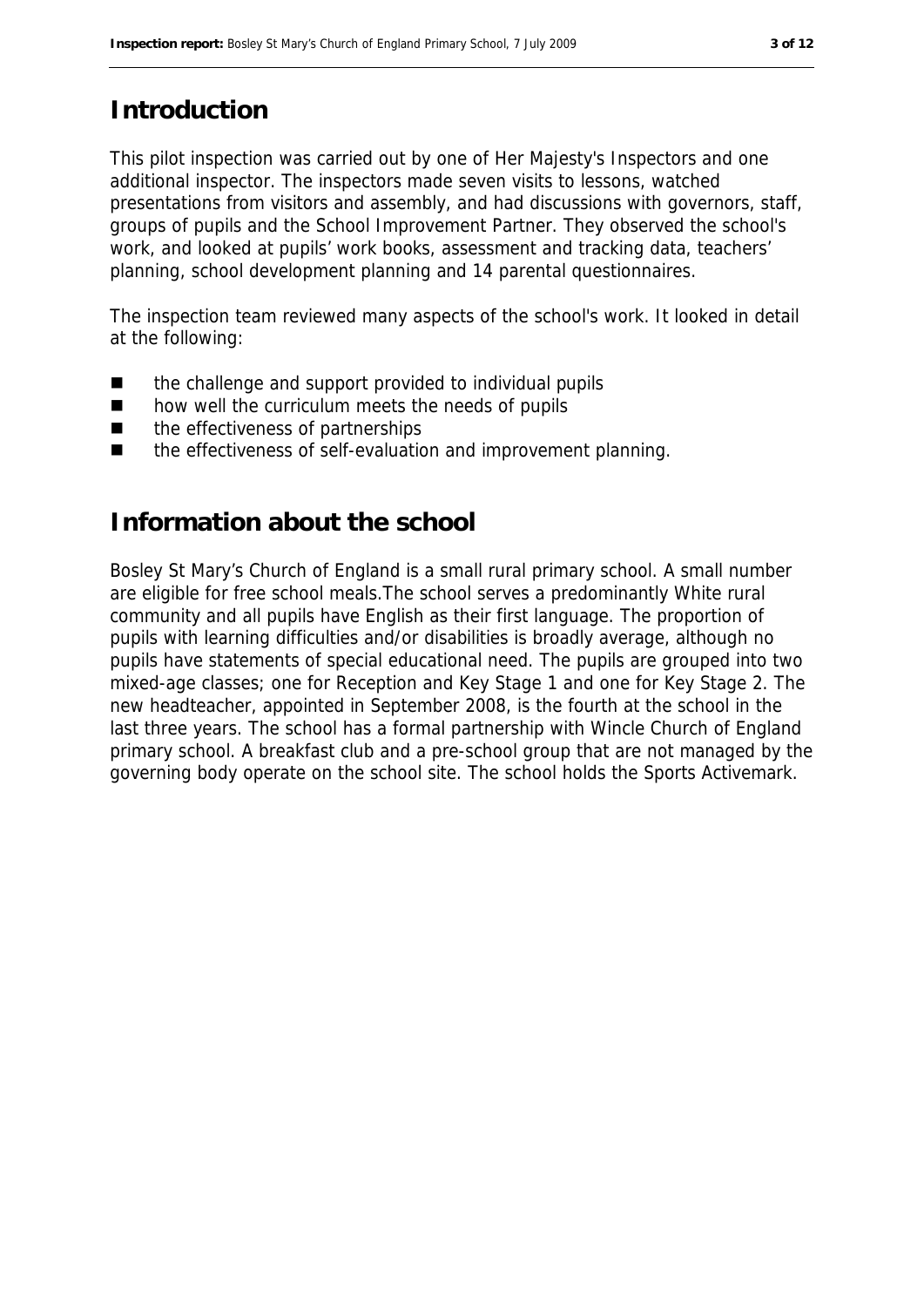## **Inspection judgements**

**Grades: 1 is outstanding, 2 is good, 3 is satisfactory and 4 is inadequate**

#### **Overall effectiveness 3**

#### **Capacity for sustained improvement 3**

#### **Main findings**

The pupils at Bosley St Mary's school are happy and well cared for. Despite being a small school, it provides many exciting opportunities for its pupils. They love participating in dramatic productions, mixing with pupils from other schools for sporting activities and going on a range of educationally based visits. Pupils appreciate being asked what topics they are interested in and so respond well, for example, when a visitor to the school talked to them about guide dogs for the blind. Pupils are encouraged to be independent learners and this promotes their selfesteem so that they look forward with confidence to the move to high school.

Pupils' achievement overall is satisfactory. Although some make good progress, some do not make consistent progress over the years. Several other outcomes are good. Pupils behave well, feel safe, make good contributions to their community and adopt healthy lifestyles. They make a good start to their education as a result of good provision in the Early Years Foundation Stage.

Teaching and learning and the curriculum are satisfactory with both aspects of provision having strengths and weaknesses. The outstanding teaching stimulates pupils, is well matched to individual needs and ensures good progress. Satisfactory teaching results from teachers not having incisive enough knowledge about what is required for different aspects of the curriculum and not linking their planning sufficiently well to accurate information about pupils' prior attainment. Assessment and tracking systems are not yet sufficiently refined. Too few pupils know their learning targets and higher attaining pupils do not consistently receive appropriate challenge. The curriculum is being appropriately developed through a topic approach to encourage creativity. It is not yet rigorously checked to ensure it promotes the progression of pupils' knowledge, skills and understanding.

Care, guidance and support of pupils are strong. All staff know their pupils well; vulnerable pupils get good attention. One parent commented that 'All the children are provided with individual and group support. They are taught good values and to respect each other and also to nurture their younger peers.'

The frequent changes of headteachers have had a considerable impact on the school. Staff have been asked to change their approach often and this has slowed the pace of improvement since the last inspection. The governors, the headteacher and the teachers are all leaders and managers of different aspects of the school's work and they are working well together to move the school forward; this helps promote the school's satisfactory capacity to sustain improvement. Leaders and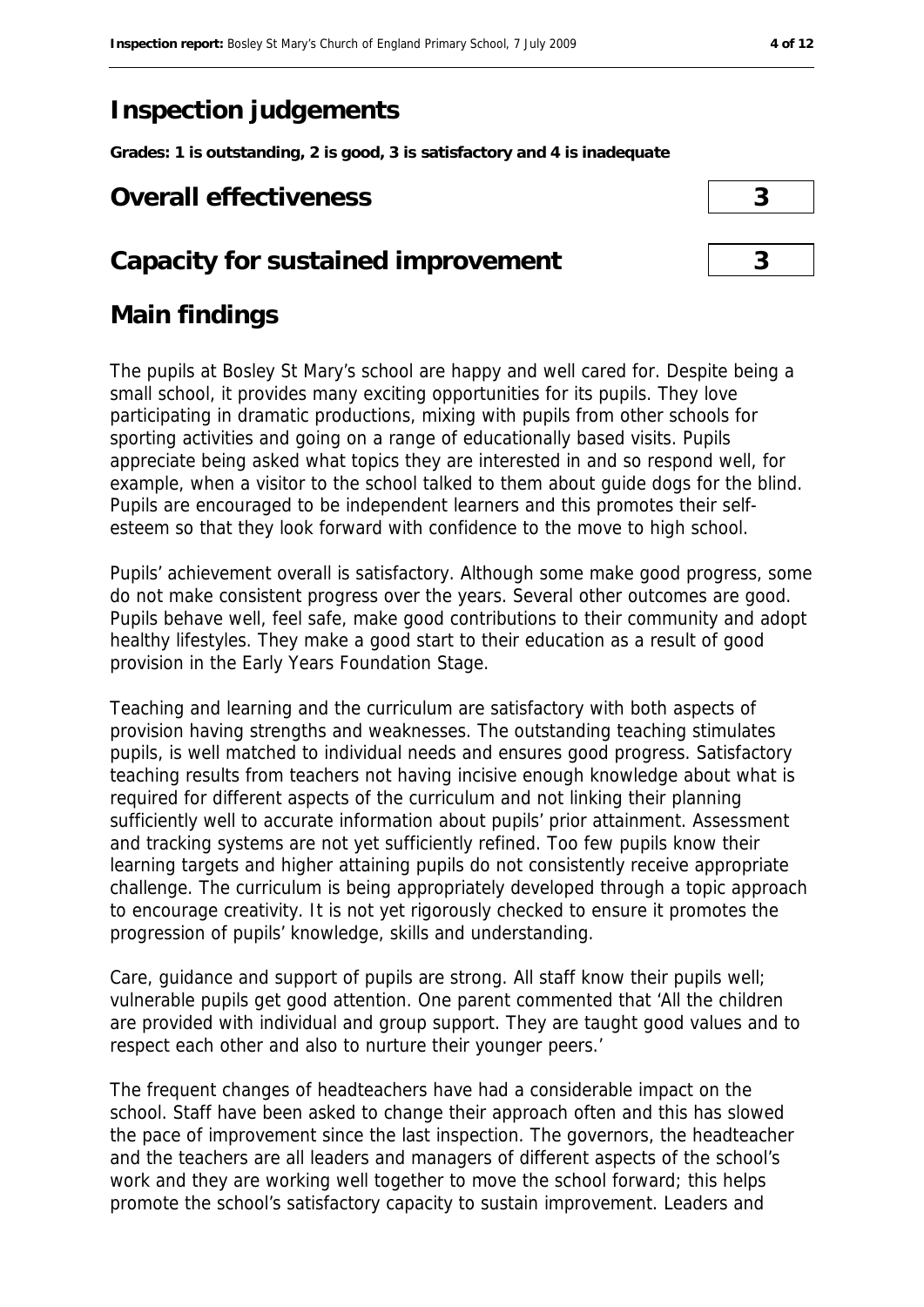managers understand key priorities, are responding to new initiatives and know what the next steps should be. They are benefiting from the range of partnership working but also contribute their own ideas to support other schools. The headteacher recognises that self-evaluation is not yet securely underpinned by checking the impact of provision on outcomes for pupils. Parents and carers are well engaged with the school. They are listened to and work well with the school and governors, for example in promoting safety for the pupils on the main road outside the school.

A small proportion of the schools whose overall effectiveness is judged satisfactory but which have areas of underperformance will receive a monitoring visit by an Ofsted inspector before their next section 5 inspection.

#### **What does the school need to do to improve further**

 Improve the rates of progress for individual pupils and ensure that progress is made in each year by:

- accurately assessing pupils on entry to the school and at the start of each key stage

- personalising teaching to pupils' strengths and weaknesses identified through assessment of learning

- developing pupils' awareness of their learning targets
- ensuring higher attaining pupils are sufficiently challenged.
- Strengthen teaching by:
	- ensuring planning is based on the accurate assessment of pupils' learning
	- extending teachers' subject knowledge across all aspects of the
	- curriculum and raising their awareness of common difficulties for pupils - sharing the outstanding practice that exists within school.
- Develop the curriculum by:
	- ensuring that the progression of knowledge, skills and understanding and key subject concepts are covered within topics.
- Strengthen self-evaluation by:

- extending and formalising systems for checking and analysing the impact of teaching and the curriculum on outcomes for pupils.

#### **Outcomes for individuals and groups of pupils 3**

The standards reached by pupils at ages seven and eleven, as seen in lessons and pupils' books, are broadly average and this represents satisfactory progress from their starting points in the Early Years Foundation Stage. However, rates of progress are variable between different year groups and between subjects. Pupils with learning difficulties and/or disabilities make similar progress to that of their peers. Not all pupils achieve as well as they should, especially those that are higher attaining. Too many pupils are unsure of their learning targets. National test results at age 11 also show variability between year groups as would be expected with such small groups of pupils in each cohort. They also show variability in performance between subjects, with pupils achieving much higher standards in English than in mathematics. The average performance of pupils in all core subjects was above that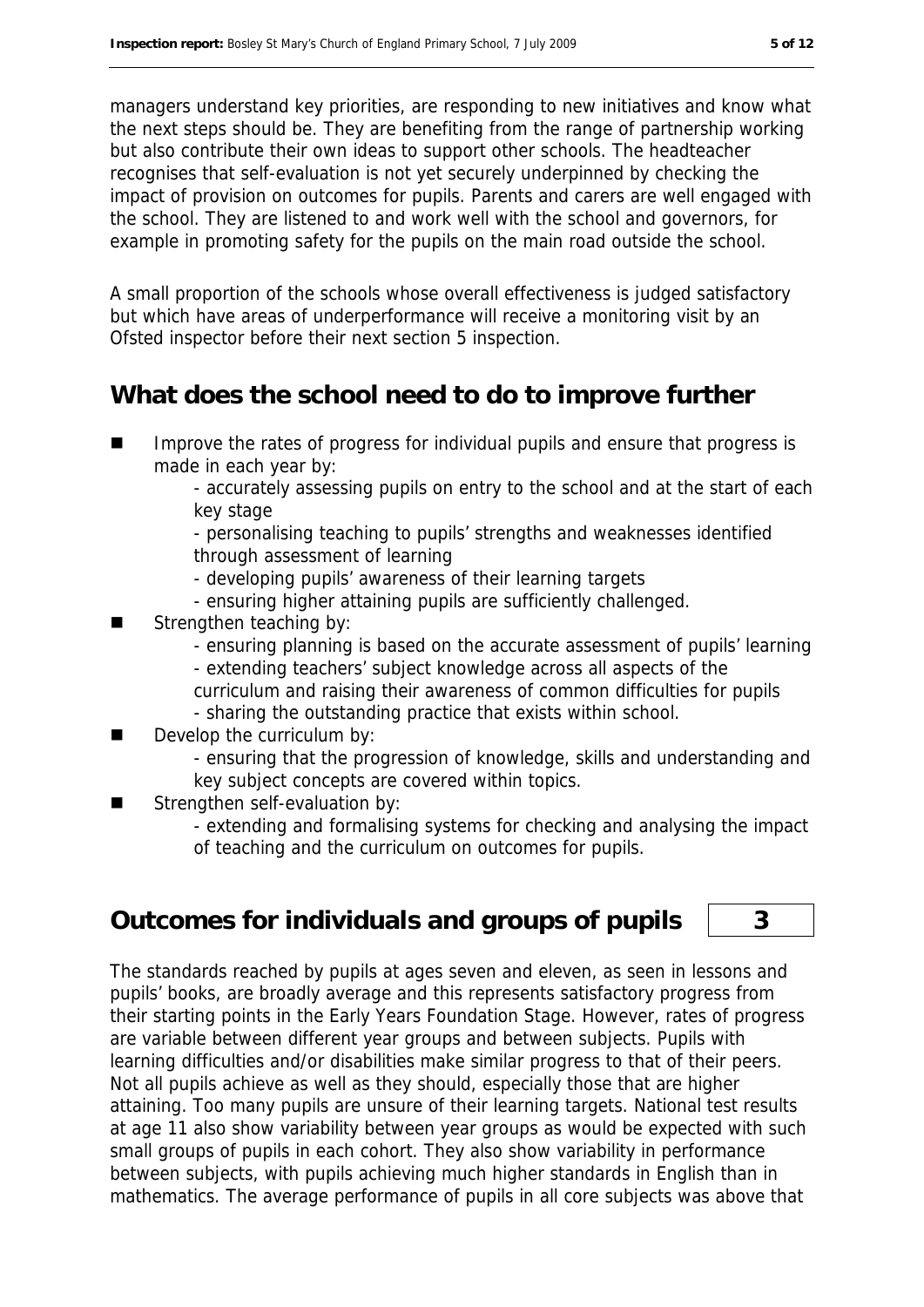found nationally for the first time in three years in 2008, following a period of decline. National test results at age seven show above average performance in 2008, but with writing being a relatively weaker area.

Pupils and their parents say that they enjoy school. Their attendance is broadly average. They are adamant there is no bullying and that they feel safe and secure in school. They have a large number of adults in school to whom they can turn to for care and support at any time. This includes parent helpers, teaching assistants and governors as well as teachers. Pupils are confident to express their views because of the way the school raises their self-esteem. Pupils behave well and their behaviour is outstanding when lessons stimulate their interest and are tailored to their needs. They willingly accept the opportunities provided for them to contribute to their school community through acting as members of the school council or as reading buddies, for example. Pupils take joint responsibility for promoting healthy lifestyles with the school by participating in the wide range of physical education and sporting activities. This is enhanced through links with other schools and by promoting healthy eating for those who bring packed lunches through pupil inputs to assemblies. They have been successful at growing their own vegetables too. Pupils have good skills in information and communication technology and this contributes to their enjoyment of independent learning opportunities.

Pupils' social and moral development is very strong and is enhanced as a result of the many opportunities they have to mix with pupils from other schools and to go on trips and visits. However, they are aware that they do not understand enough about other cultures or people living in different circumstances than their own either in England or abroad.

| Pupils' attainment <sup>1</sup>                                                             |               |
|---------------------------------------------------------------------------------------------|---------------|
| The quality of pupils' learning and their progress                                          | 3             |
| The quality of learning for pupils with learning difficulties and/or disabilities and their |               |
| progress                                                                                    |               |
| How well do pupils achieve and enjoy their learning?                                        | 3             |
| To what extent do pupils feel safe?                                                         | $\mathcal{P}$ |
| How well do pupils behave?                                                                  |               |
| To what extent do pupils adopt healthy lifestyles?                                          | $\mathcal{P}$ |
| To what extent do pupils contribute to the school and wider community?                      | $\mathcal{P}$ |
| Pupils' attendance <sup>1</sup>                                                             | 3             |
| How well do pupils develop workplace and other skills that will contribute                  | 3             |
| to their future economic well-being?                                                        |               |
| What is the extent of pupils' spiritual, moral, social and cultural                         | 3             |
| development?                                                                                |               |

These are the grades for pupils' outcomes

## **How effective is the provision?**

1

There is too much variation in the quality of teaching and insufficient formal opportunities for teachers to share what is best about each other's practice. Some teaching is outstanding and results in pupils showing enthusiasm and making very

<sup>&</sup>lt;sup>1</sup>The grades for attainment and attendance are: 1 is high; 2 is above average; 3 is broadly average; and 4 is low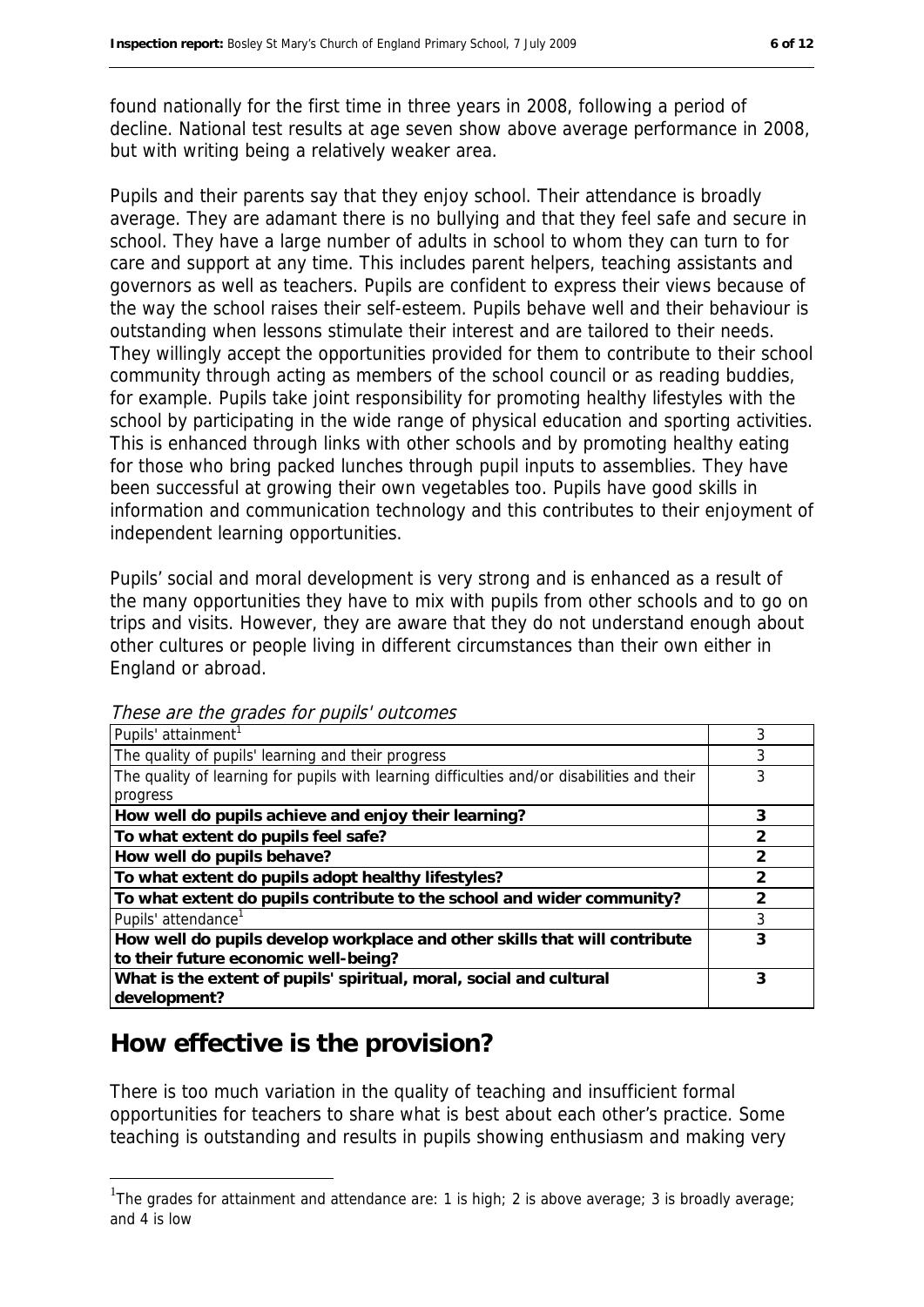good progress. Some is satisfactory and pupils make only slow progress because what is taught is not well matched to their individual needs and does not ensure the progressive development of their skills and understanding.

The school is aware that the curriculum needs to be further developed. It has made a good start in responding to government initiatives to promote enjoyment and creativity. Teachers show good teamwork in planning to deliver a range of subjects through topics of interest to pupils. However, this planning is not yet securely based in ensuring progression for pupils within subjects and is not checked against all aspects of the National Curriculum. Teachers' subject knowledge does not ensure that they are always aware of pupils' common misconceptions. Pupils enjoy the large range of extra-curricular opportunities provided by the school and the enrichment from visits and visitors.

Although the school has begun to develop an assessment and tracking system, it is not yet underpinned by sufficiently accurate teacher assessment; neither do teachers make sufficient use of opportunities to assess learning during lessons. As a result, teachers' planning is not consistently personalised to the needs of different groups and individual pupils.

Care, guidance and support for pupils are strengths of the school and are why pupils are happy and feel safe in school. Pupils' welfare is of paramount importance and is enhanced through partnership working that supports vulnerable pupils particularly well.

These are the grades for the quality of provision

| The quality of teaching                                                  |  |
|--------------------------------------------------------------------------|--|
| The use of assessment to support learning                                |  |
| The extent to which the curriculum meets pupils' needs, including, where |  |
| relevant, through partnerships                                           |  |
| The effectiveness of care, guidance and support                          |  |

#### **How effective are leadership and management?**

All teaching staff hold a number of leadership and management responsibilities. In many aspects of the school's work there is collegiate responsibility which has been developed by the headteacher. This has helped strengthen teamwork and promote a sense of ownership of new initiatives so that the vision for progress is clear to all. Although the improvements have not yet resulted in consistently better outcomes for pupils, they have ensured that the school has come through a period of changes to leadership ready to move forward. This is exemplified by the correct identification of weaknesses in mathematics and subsequent new developments that are already resulting in better progress for pupils. Leaders and managers, including governors, know that in such a small school correct prioritisation is important and they have been successful this year in focusing on ways that partnerships can help them move forward more quickly. Governors are well informed. They actively seek training, are regular visitors to the school and are developing their challenge to the school significantly as well as continuing their support.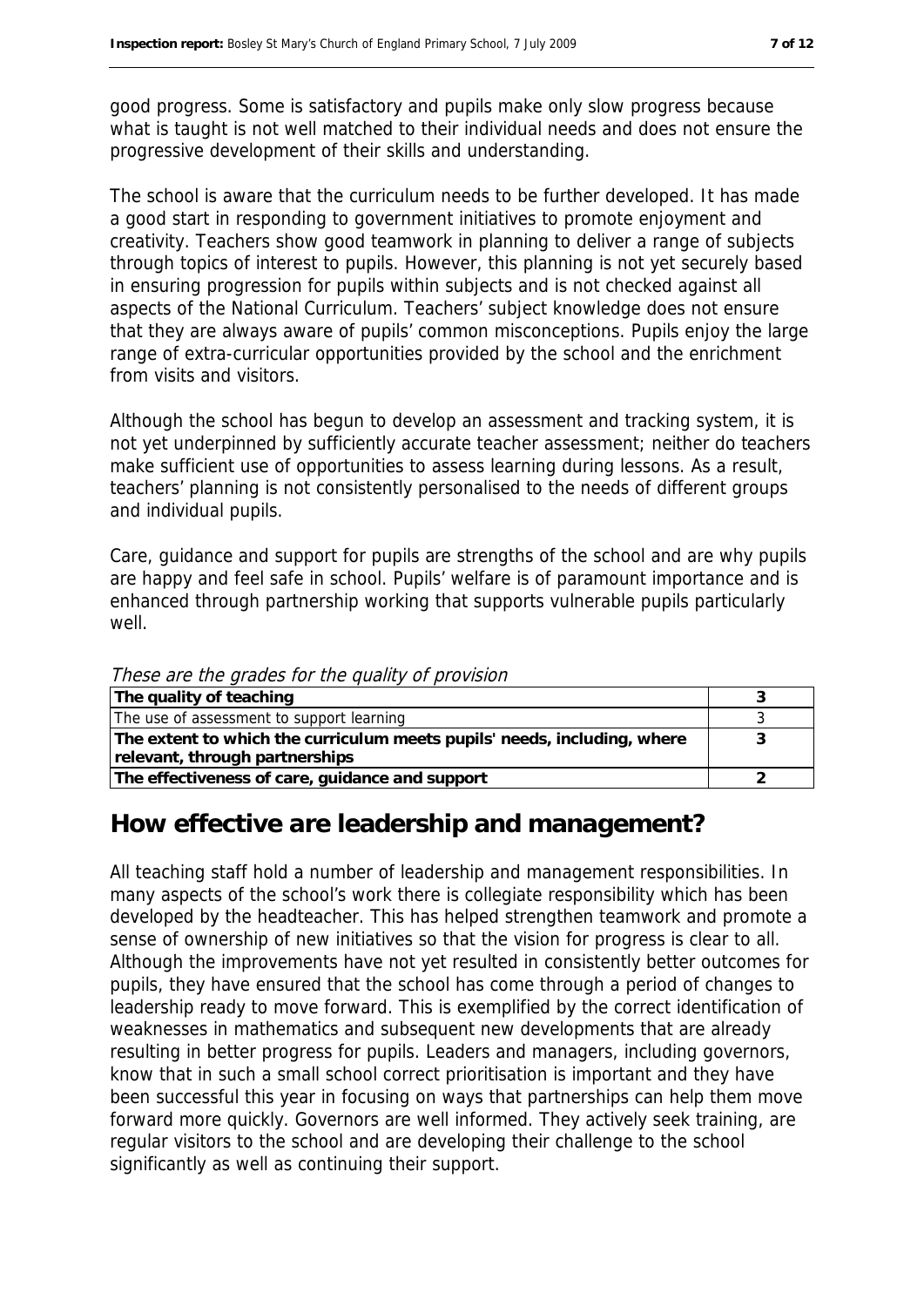All statutory duties are met with regard to safeguarding. Training for staff to ensure the effectiveness of safeguarding is up to date. Appropriate policies are in place to promote equality and community cohesion. However they have not yet resulted in equality for pupils in terms of the progress made by individuals and groups; weaknesses remain in pupils' cultural understanding and awareness of national and international differences, and the impact of policies is not yet formally analysed.

Relationships with parents are strong and parents support the school's work, helping wherever they can. The school consults parents and has made some appropriate changes to provision in response to their comments.

| The effectiveness of leadership and management in communicating<br>ambition and driving improvement                                                                 |   |
|---------------------------------------------------------------------------------------------------------------------------------------------------------------------|---|
| The effectiveness with which the school promotes equality of opportunity<br>and tackles discrimination                                                              |   |
| The effectiveness of safeguarding procedures                                                                                                                        |   |
| The effectiveness of the governing body in challenging and supporting the<br>school so that weaknesses are tackled decisively and statutory<br>responsibilities met |   |
| The effectiveness of the school's engagement with parents and carers                                                                                                |   |
| The effectiveness of partnerships in promoting learning and well-being                                                                                              | っ |
| The effectiveness with which the school promotes community cohesion                                                                                                 |   |
| The effectiveness with which the school deploys resources to achieve value<br>for money                                                                             | 3 |

#### These are the grades for leadership and management

# **Early Years Foundation Stage**

From starting points which are generally at those expected for their age, children in the Early Years Foundation Stage make good progress and achieve well, so that by the end of the Reception Year most are working above the expected levels for this age group. This is as a result of good provision overall. It is enhanced by the small numbers of children, the large numbers of adults supporting children, the use of information and communication technology and the balance between focused activities and opportunities for choice. Leaders and managers are aware of the need to designate an area for outdoor activities, to develop assessment systems from entry onwards and to ensure all activities have appropriate challenge. This year, children have been particularly successful in developing their mathematical understanding in response to an emphasis in improving provision in this aspect. Close links between the Early Years Foundation Stage and the work of the pre-school group help many children to get off to a positive start.

| Outcomes for children in the Early Years Foundation Stage         |  |
|-------------------------------------------------------------------|--|
| The quality of provision in the Early Years Foundation Stage      |  |
| The effectiveness of leadership and management in the Early Years |  |
| <b>Foundation Stage</b>                                           |  |
| Overall effectiveness of the Early Years Foundation Stage         |  |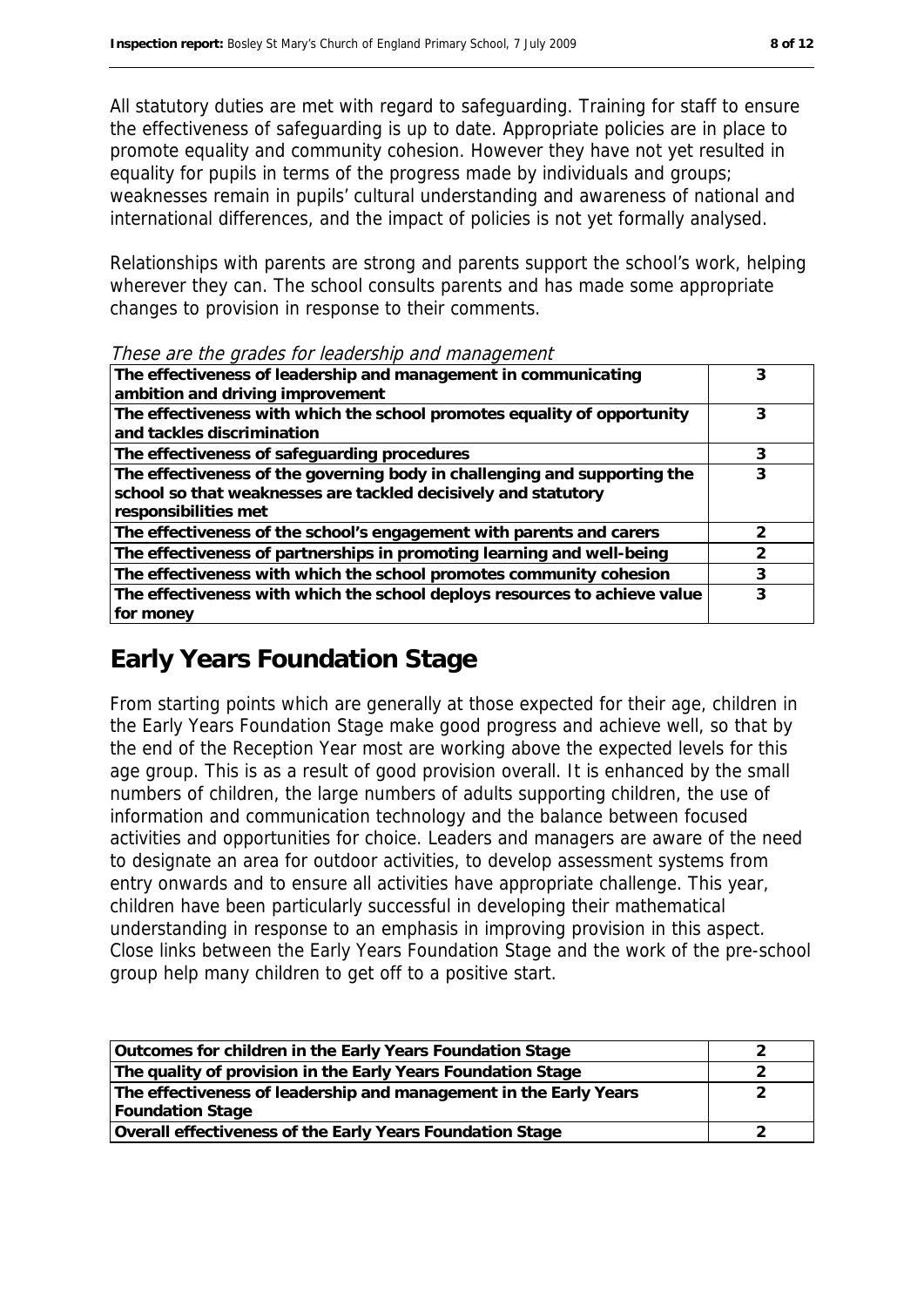#### **Views of parents and carers**

Ofsted invited all the registered parents and carers of pupils registered at Bosley St Mary's Church of England Primary School to complete a questionnaire about their views of the school. If a parent has more than one child at the school, we ask them to record an answer against all the questions, for each of their children.

The inspection team received 14 completed questionnaires. In total, there are 65 parents/carers registered at the school.

|                                                                    | Always | Most of the<br>time | Occasionally | Never |
|--------------------------------------------------------------------|--------|---------------------|--------------|-------|
| Overall I am happy with<br>my child's experience at<br>this school |        |                     |              |       |

Of the questionnaires received by the inspectors half contained comments. There were no common concerns. Parents were overwhelmingly pleased with the work of the school and how happy their children were. Several parents commented on the strong leadership of the headteacher.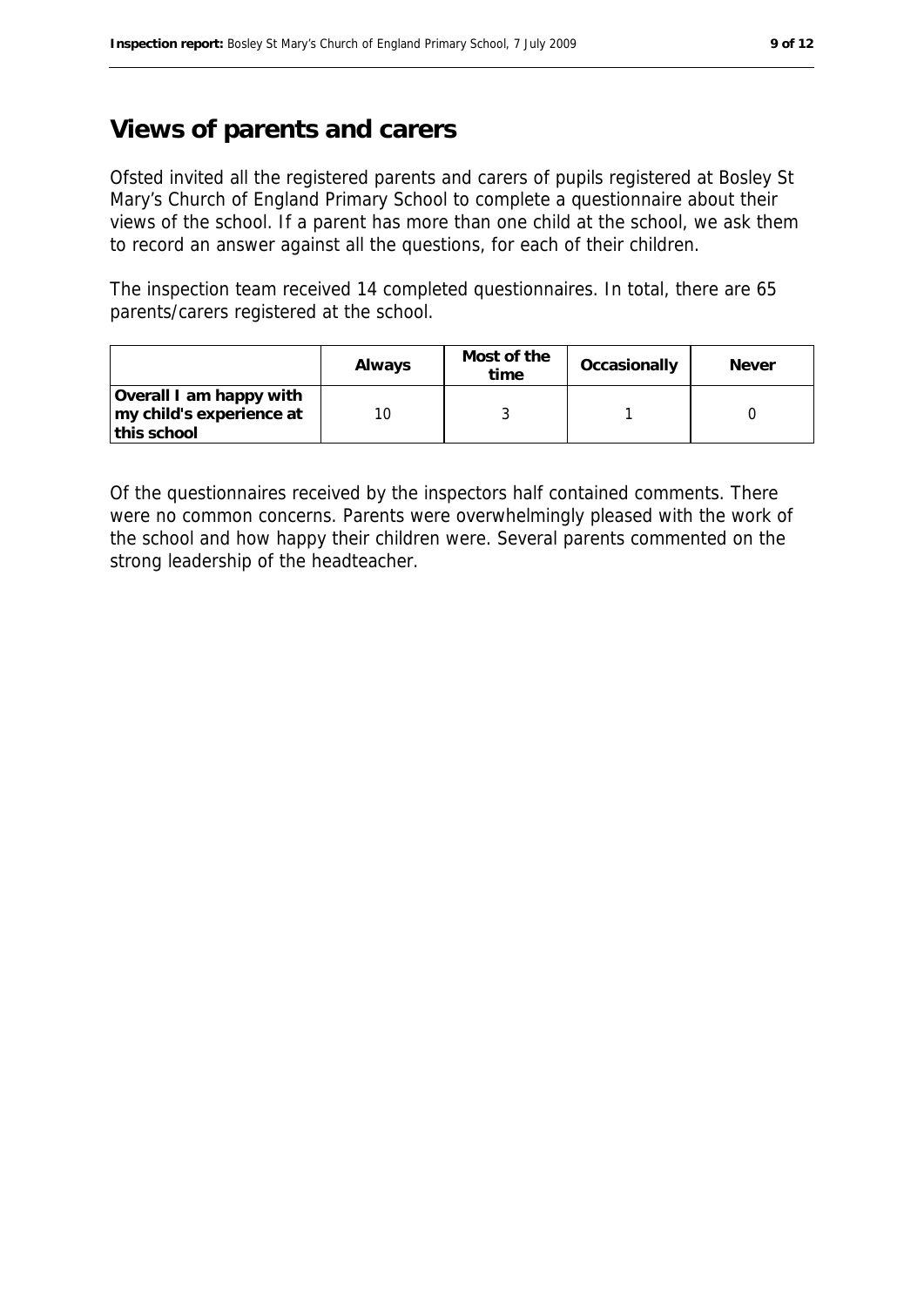# **What inspection judgements mean**

| Grade   | Judgement    | Description                                                                                                                                                                                                                                                                          |
|---------|--------------|--------------------------------------------------------------------------------------------------------------------------------------------------------------------------------------------------------------------------------------------------------------------------------------|
| Grade 1 | Outstanding  | These features are highly effective. An outstanding<br>school provides exceptionally well for all its pupils'<br>needs. In 2007-8, 15% of schools were judged to be<br>outstanding.                                                                                                  |
| Grade 2 | Good         | These are very positive features of a school. A school<br>that is good is serving its pupils well. In 2007-8, 49%<br>of schools were judged good.                                                                                                                                    |
| Grade 3 | Satisfactory | These features are of reasonable quality. A<br>satisfactory school is providing adequately for its<br>pupils. In 2007-8, 32% of schools were judged<br>satisfactory.                                                                                                                 |
| Grade 4 | Inadequate   | These features are not of an acceptable standard. An<br>inadequate school needs to make significant<br>improvement in order to meet the needs of its pupils.<br>Ofsted inspectors will make further visits until it<br>improves. In 2007-8, 5% of schools were judged<br>inadequate. |

# **Common terminology used by inspectors**

| Attainment:                   | the standard of the pupils' work shown by test and<br>examination results and in lessons.                                                                                                                                                                                                                                                                              |
|-------------------------------|------------------------------------------------------------------------------------------------------------------------------------------------------------------------------------------------------------------------------------------------------------------------------------------------------------------------------------------------------------------------|
| Progress:                     | the rate at which pupils are learning in lessons and over<br>longer periods of time. It is often measured by<br>comparing the pupils' attainment at the end of a key<br>stage with their attainment when they started.                                                                                                                                                 |
| Achievement:                  | the progress and success of a pupil in their learning,<br>training or development. This may refer to the<br>acquisition of skills, knowledge, understanding or desired<br>attributes. Attributes include qualities or personal<br>competencies which are important to the development<br>of the pupil; for example personal, social, cultural,<br>emotional or health. |
| Capacity to improve:          | the proven ability of the school to continue improving.<br>Inspectors base this judgement on what the school has<br>accomplished so far and on the quality of its systems to<br>maintain improvement.                                                                                                                                                                  |
| Leadership and<br>management: | the contribution of all the staff with responsibilities, not<br>just the headteacher, to identifying priorities, directing<br>and motivating staff and running the school.                                                                                                                                                                                             |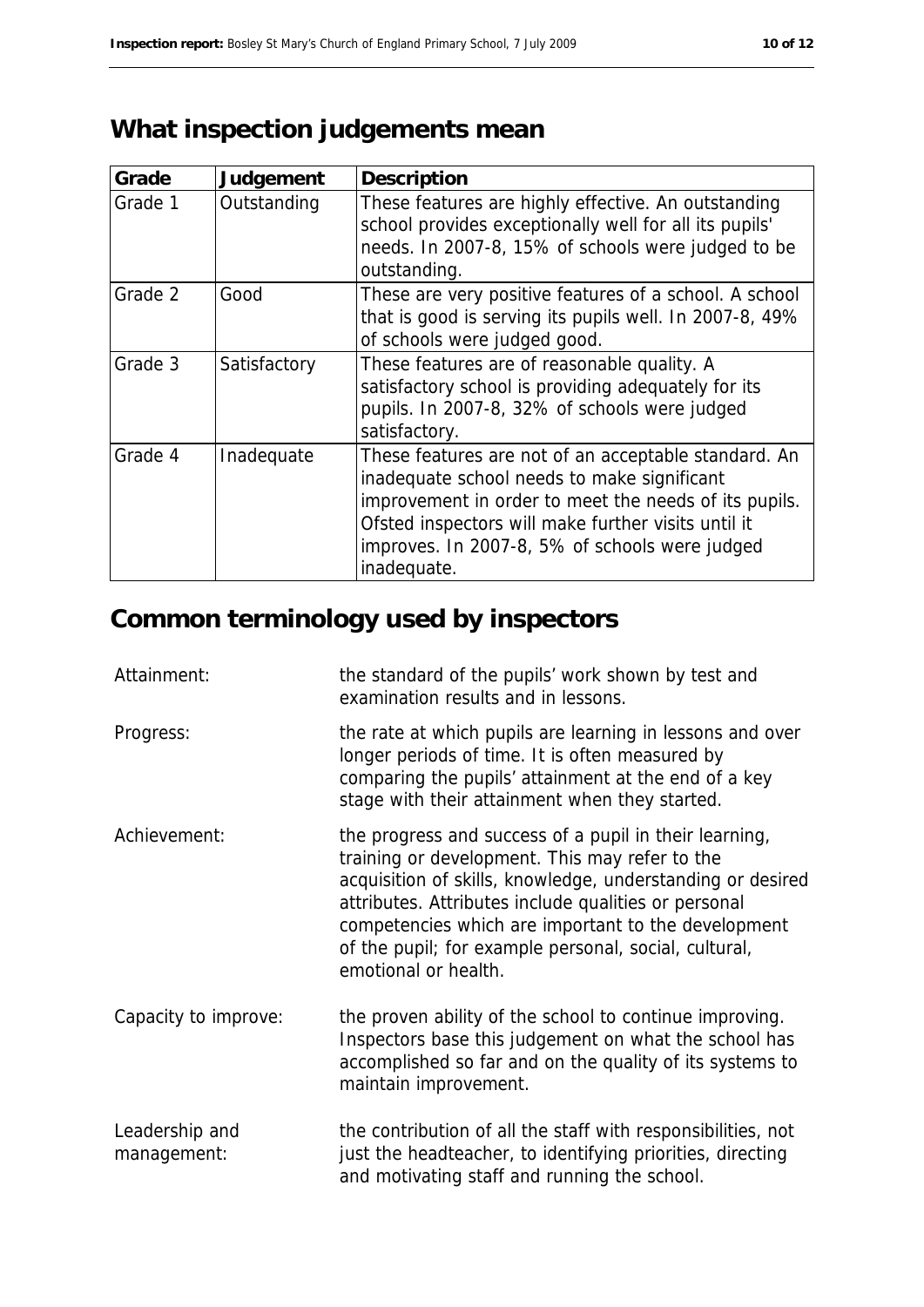

8 July 2009

Dear Pupils

**Inspection of Bosley St Mary's Church of England Primary School, Macclesfield, SK11 0NX**

Thank you so much for helping me and Mr Peacock with the inspection of your school in the summer term. It was lovely to speak to so many of you, see you in lessons and look at the work in your books. I was impressed by your confidence. The opportunities you have to join in so many activities, such as the visits to Manchester and Delamere Forest and growing your own vegetables, are really helping you to enjoy school and make your learning interesting.

The things I think are particularly good about your school are:

- the way you behave well and are helped to feel safe and happy in school
- the way you do your best to lead healthy lifestyles and encourage others to do the same
- $\blacksquare$  the help and encouragement you give to each other
- the good progress made by children in the Early Years Foundation Stage
- the cooperation between your school and others
- the way your parents/carers work together with the school.

I have asked the governors, Mrs Welch and all the staff to continue to keep up their good teamwork and to focus especially on improving the progress that each of you makes; making all teaching as good as the best; looking at what you are taught so that it stays exciting but covers everything you need in each subject; checking whether the changes make a positive difference for you.

You can all help by continuing to behave well and work hard, especially if your work seems even more challenging. Try to remember what your learning targets are and let the teachers know what you think about the improvements they make.

I wish you a very happy, healthy and successful future.

Yours sincerely

Sonya Williamson Her Majesty's Inspector